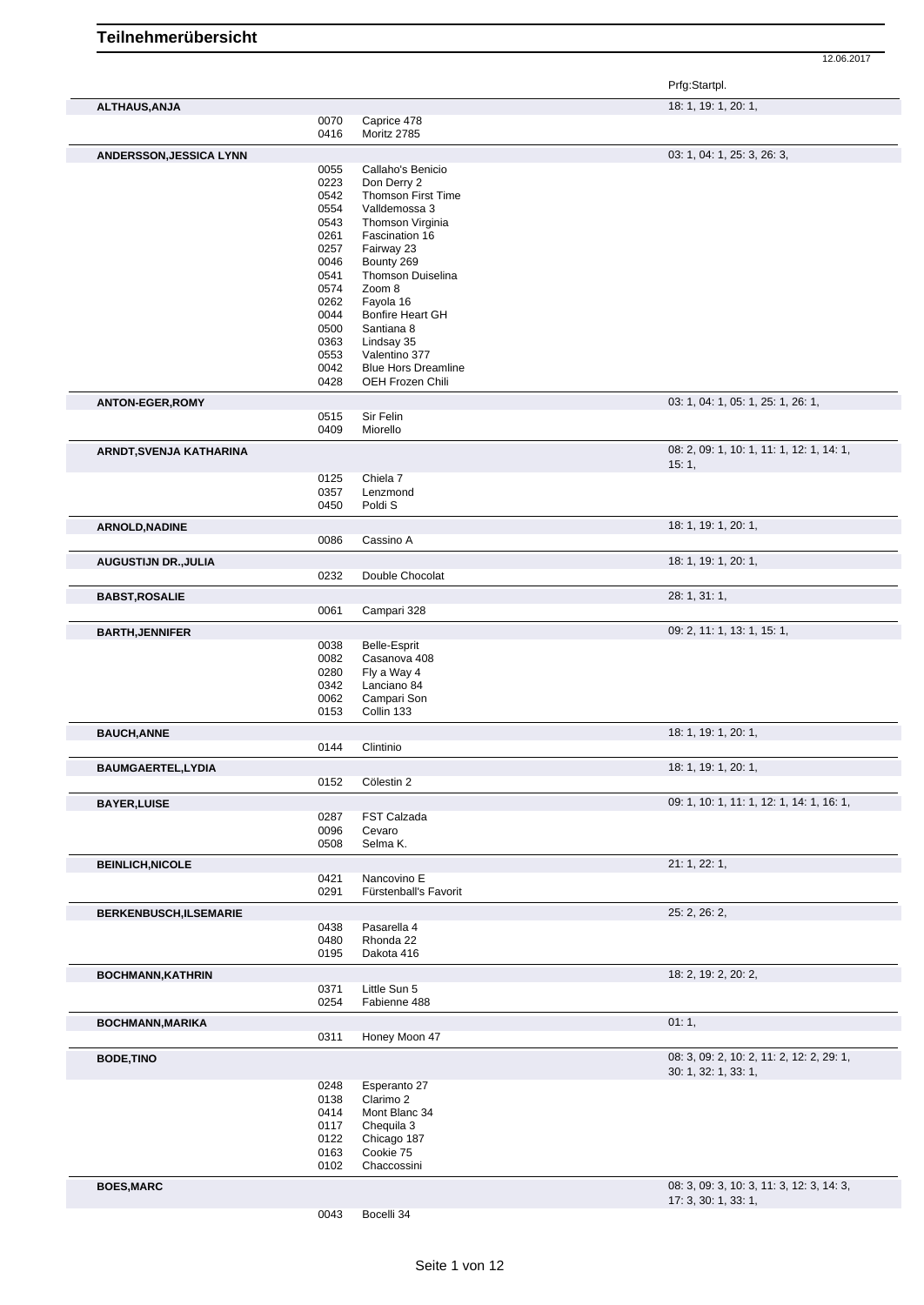|                          |              |                                | Prfg:Startpl.                                            |
|--------------------------|--------------|--------------------------------|----------------------------------------------------------|
|                          | 0159         | Conchiverino                   |                                                          |
|                          | 0458         | Querido R                      |                                                          |
|                          | 0360         | Lexie Grey                     |                                                          |
|                          | 0557         | Vayron 2                       |                                                          |
|                          | 0188         | Cupido 100                     |                                                          |
|                          | 0009         | Amira Z 3                      |                                                          |
| BREGENZER, JAN           |              |                                | 08: 2, 09: 1, 10: 1, 11: 1, 12: 1, 13: 1,<br>14:1, 16:1, |
|                          | 0445         | Pia Pialotta                   |                                                          |
|                          | 0468         | Quit Calando                   |                                                          |
| <b>BRENDEL, LISA</b>     | 0216         | Diamant 598                    | 21: 1, 23: 1,                                            |
|                          |              |                                |                                                          |
| <b>CASPER, LINDA</b>     | 0197         | Dante's peak                   | 21: 3, 23: 3, 25: 1, 26: 1,                              |
|                          | 0569         | Wyoming 205                    |                                                          |
|                          | 0567         | Wileen                         |                                                          |
|                          | 0347         | Larimar 15                     |                                                          |
|                          | 0271         | Fjodor 12                      |                                                          |
| <b>CLAUSS, HEIKO</b>     |              |                                | 22: 1, 24: 1,                                            |
|                          | 0135         | Cira 69                        |                                                          |
| DEGENKOLBE, MONIQUE      |              |                                | 08: 1, 09: 1, 11: 1, 15: 1, 30: 1, 33: 1,                |
|                          | 0463         | Quidam's L'Ami D               |                                                          |
|                          | 0412         | Mon Amour D                    |                                                          |
| DERENTHAL, HARTWIG       |              |                                | 08: 1, 10: 1, 12: 1, 16: 1, 28: 1, 29: 1,                |
|                          |              |                                | 31:1,                                                    |
|                          | 0352<br>0431 | Leandro 140<br>Olympic Dream 8 |                                                          |
|                          |              |                                |                                                          |
| <b>DESPONTIN, JULIEN</b> |              |                                | 03: 2, 04: 2, 05: 2, 06: 1, 08: 1, 30: 1,<br>32:1,       |
|                          | 0201         | Dark Fellow WAF                |                                                          |
|                          | 0293         | Fürstenwelt                    |                                                          |
|                          | 0558         | Vertigo Waf                    |                                                          |
| DIETRICH, VICKY          |              |                                | 18: 1, 19: 1, 20: 1,                                     |
|                          | 0115         | Check in 11                    |                                                          |
| DIETZ, MANDY             |              |                                | 01:1,                                                    |
|                          | 0266         | <b>Filou 1822</b>              |                                                          |
| DOBERENZ, MARIO          |              |                                | 18: 1, 19: 1, 20: 1,                                     |
|                          | 0328         | La Bamba 45                    |                                                          |
| DOTZAUER, JULIA          |              |                                | 08: 3, 09: 1, 10: 2, 11: 1, 12: 2, 15: 1,                |
|                          | 0204         | Davinia 29                     | 17: 2, 29: 1,                                            |
|                          | 0088         | Catie Little                   |                                                          |
|                          | 0571         | Zcaika                         |                                                          |
|                          | 0282         | For Surprise 2                 |                                                          |
|                          | 0234         | Dow Jones 54                   |                                                          |
|                          | 0563         | <b>White Catina</b>            |                                                          |
| <b>DRESCHER, MARION</b>  |              |                                | 22: 1, 24: 1,                                            |
|                          | 0336         | Labell 28                      |                                                          |
| DRESCHER, MARLEN         |              |                                | 01: 1, 02: 1,                                            |
|                          | 0502         | Santiego 5                     |                                                          |
|                          | 0336         | Labell 28                      |                                                          |
| <b>DRUMMER, KRISTIN</b>  |              |                                | 01: 2, 02: 2, 03: 1,                                     |
|                          | 0236<br>0472 | Dream Boy 86<br>Rafinesse 33   |                                                          |
|                          |              |                                |                                                          |
| EBBEN, BETTY             |              | Loreano 4                      | 01: 2, 22: 1, 24: 1,                                     |
|                          | 0379<br>0207 | Delgado 68                     |                                                          |
| <b>EBERT, ANNIKA</b>     |              |                                | 08: 1, 09: 1, 10: 1, 11: 1, 12: 1, 15: 1,                |
|                          |              |                                | 16:1,                                                    |
|                          | 0101         | Chacco-Charlie                 |                                                          |
|                          | 0054         | Calisto 29                     |                                                          |
| <b>EBERT, VANESSA</b>    |              |                                | 09: 2, 11: 1, 12: 1, 15: 1, 17: 1, 28: 1,                |
|                          | 0131         | Christopher 9                  | 31:1,                                                    |
|                          | 0326         | King Komet                     |                                                          |
|                          | 0116         | Checkpoit                      |                                                          |
|                          | 0054         | Calisto 29                     |                                                          |
|                          | 0052         | Calibrator                     |                                                          |
|                          | 0079         | Carlos 780                     |                                                          |
|                          | 0217         | Diamond 125                    |                                                          |
|                          | 0545         | Torneschs' As                  |                                                          |
| <b>ENGLER, LYSANNE</b>   |              |                                | 22: 1, 24: 1,                                            |
|                          | 0020         | Athene 125                     |                                                          |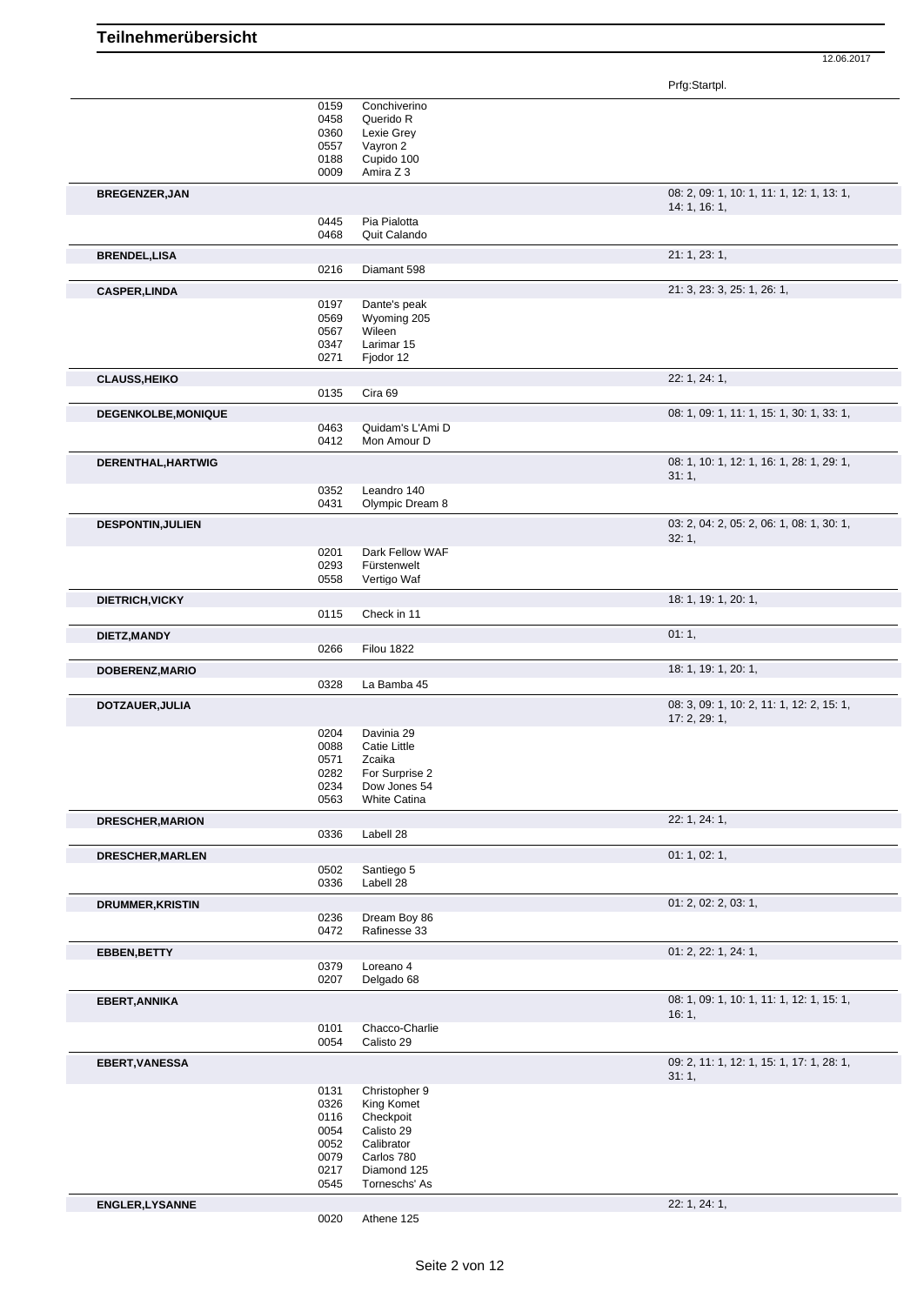Prfg:Startpl. 0011 Amy Princess M.E. **ERDMANN,ULRIKE** 09: 1, 11: 1, 15: 1, 0187 Cubanita 3 0184 Crocodile Dundee 10 0231 Doriba **FISCHER,ANJA** 01: 1, 00: 1, 00: 1, 00: 1, 00: 1, 00: 1, 00: 1, 00: 1, 00: 1, 00: 1, 00: 1, 00: 1, 00: 1, 00: 1, 00: 1, 00: 1, 00: 1, 00: 1, 00: 1, 00: 1, 00: 1, 00: 1, 00: 1, 00: 1, 00: 00: 1, 00: 00: 00: 00: 00: 00: 00: 0404 Melody N **FISCHER,BENNET** 25: 1, 0484 Rivera de L'amie 0487 Rosalie BKS **FISCHER, DIANA** 01: 1, 01: 1, 01: 1, 01: 1, 01: 1, 01: 1, 01: 1, 01: 1, 01: 1, 01: 1, 01: 1, 01: 1, 01: 1, 01: 1, 01: 1, 01: 1, 01: 1, 01: 1, 01: 1, 01: 1, 01: 1, 01: 1, 01: 1, 01: 1, 01: 1, 01: 1, 01: 1, 01: 1, 01: 01: 0 0290 Fürst William Z **FLECHSIG,CHRISTIAN** 21: 1, 23: 1, 25: 1, 27: 1, 0531 Staccato 18<br>0382 Louisiana 15 Louisiana 159 **FRANZ,MARLENE** 08: 1, 09: 2, 11: 2, 14: 1, 15: 2, 0451 Prag 3 0451 Prag 3<br>0176 Cosme Cosmea 18 **FRENZEL,COSIMA** 25: 1, 26: 1, Fascination 14 **FRITSCH,MICHAEL FRITSCH,MICHAEL 10: 1, 12: 1, 16: 1, 28: 1, 31: 1, 33: 1, 33: 1, 33: 1, 33: 1, 33: 1, 33: 1, 33: 1, 33: 1, 33: 1, 33: 1, 33: 1, 33: 1, 33: 1, 33: 1, 33: 1, 33: 1, 33: 1, 33: 1, 33: 1, 33: 1, 33: 1, 33:** 0370 Little Spezi<br>0026 Ballerina G 0026 Ballerina G<br>0213 Diacento 0213 Diacento<br>0113 Charterfly Charterfly G 0210 Destell 0025 Balisto 43 **FRITSCH, SYLVIA** 09: 1, 11: 1, 15: 1, 17: 1, 0370 little Spezial and the Spezial Company of the Spezial Company of the Spezial Company of the Spezial Company of the Spezial Company of the Spezial Company of the Spezial Co 0370 Little Spezi<br>0026 Ballerina G 0026 Ballerina G<br>0213 Diacento Diacento 0113 Charterfly G<br>0025 Balisto 43 Balisto 43 **FUHRMANN,DANA** 01: 1, 01: 1, 01: 1, 01: 1, 01: 1, 01: 1, 01: 1, 01: 1, 01: 1, 01: 1, 01: 1, 01: 1, 01: 1, 01: 1, 01: 1, 01: 1, 01: 1, 01: 1, 01: 1, 01: 1, 01: 1, 01: 1, 01: 1, 01: 1, 01: 1, 01: 1, 01: 1, 01: 01: 01: 01: 0 0299 Giorgio Armani 14 **GOEBEL,SUSANN** 0224 Don Lanero 0224 Don Lanero 0224 Don Lanero 03: 2, 04: 1, 05: 1, 05: 1, 07: 1, 22: 1, Don Lanero 0488 Rossinimo<br>0209 Depeche R Depeche Royale **GOLTZ,LAURA** 05: 1, 06: 1, 07: 1, 06: 1, 07: 1, 05: 1, 06: 1, 07: 1, 05: 1, 06: 1, 07: 1, 05: 1, 07: 1, 07: 1, Latin Dancer 3 **GOROL,JANET** 01: 1, 0367 Liquito 2 Liquito 2 **GOROL,SANDRA** 01: 1, 0250 Estella 74 Estella 74 **GOTTSCHALD,RAMONA** 01: 1, 0576 Marengo 230 Marengo 230 **GRAENZ,ANKE** 18: 1, 19: 1, 20: 1, Zoraja **GROSSER, KATRIN** 0427 Obsession 33 0427 Obsession 33 0427 Obsession 33<br>0429 Oktavia 28 Oktavia 28 0473 Ramina 196<br>0447 Pinoccio 142 Pinoccio 142 **GUENTHER,TILO** 11: 1, 14: 1, Kalestino **HAESLER,EMILIA** 09: 1, 11: 1, 15: 1, 0190 Curtis B 0467 Quinto B 0533 Steendieks Pauline 0506 Sea Lord B<br>0494 Saigon B Saigon B 0383 Luca 172<br>0258 Fanelli 0258 Fanelli<br>0455 Queen 0455 Queen Ability<br>0083 Caschmir B 0083 Caschmir B<br>0093 Cayrado 0093 Cayrado<br>0369 Little Gar 0369 Little Gandi B<br>0354 Lemon Tree B 0354 Lemon Tree B<br>0106 Charlie B 0106 Charlie B<br>0456 Quenn 2

12.06.2017

0456 Quenn 2<br>0097 CF's Oga

CF's Ogano Sitte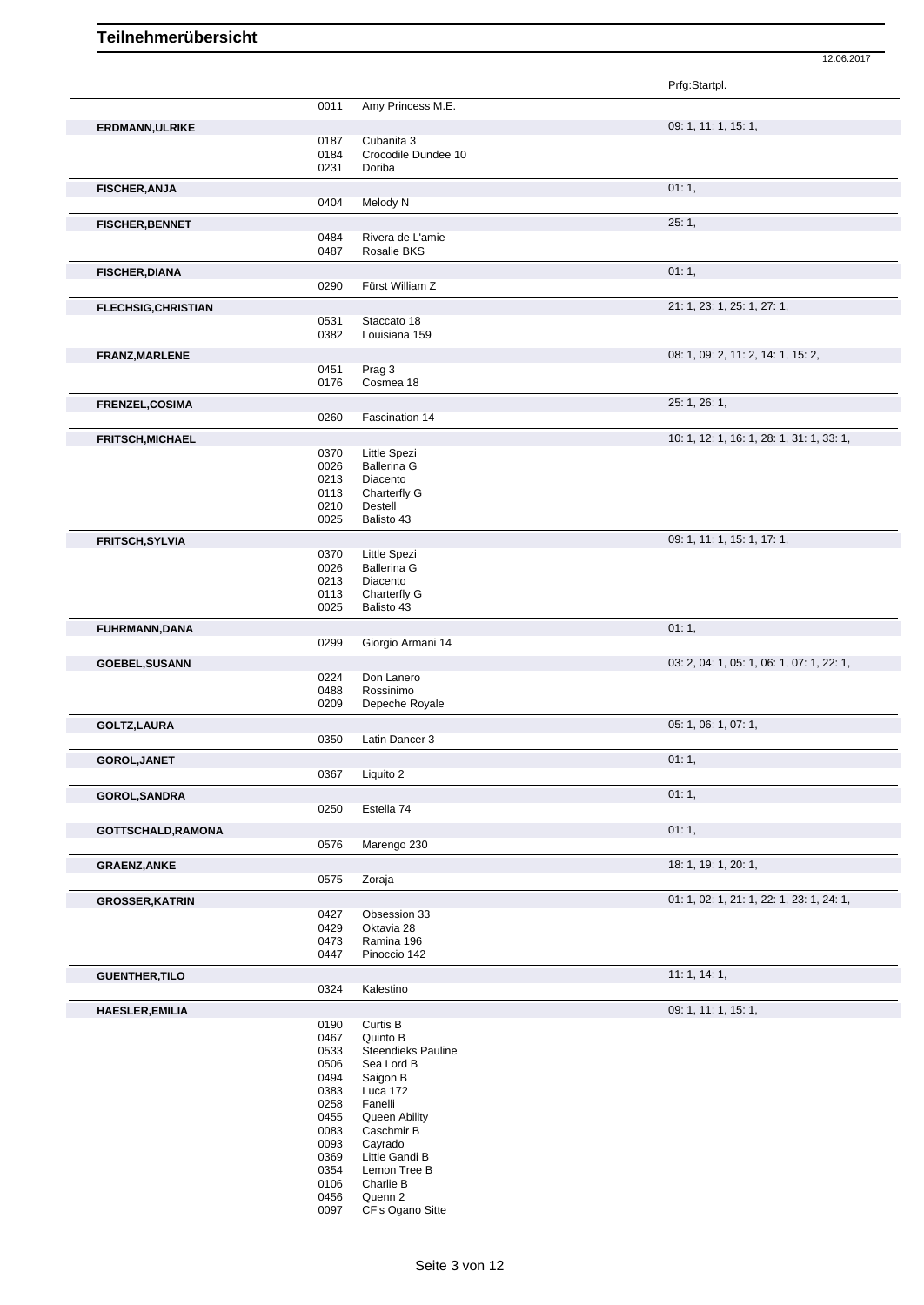|                          |              |                                 | Prfg:Startpl.                                                                                   |
|--------------------------|--------------|---------------------------------|-------------------------------------------------------------------------------------------------|
| <b>HAHN, ELISABETH</b>   |              |                                 | 08: 1, 09: 1, 11: 1, 15: 1,                                                                     |
|                          | 0493         | Saccara H                       |                                                                                                 |
| HAMANN, LAURA            |              |                                 | 30: 1, 33: 1,                                                                                   |
|                          | 0157<br>0320 | Con Fairy<br>Jasmine 19         |                                                                                                 |
|                          |              |                                 | 03: 1, 04: 1, 05: 1, 06: 1, 07: 1, 22: 2,                                                       |
| <b>HANISCH, ANDREA</b>   | 0235         | Dragon 54                       |                                                                                                 |
|                          | 0499         | <b>DSP Santa Klaus</b>          |                                                                                                 |
|                          | 0513         | Silberstern 25                  |                                                                                                 |
|                          | 0292         | Fürstenlady K                   |                                                                                                 |
| <b>HANISCH, MARCO</b>    |              |                                 | 08: 1, 09: 1, 13: 1, 14: 1, 29: 1, 32: 1,                                                       |
|                          | 0105         | Charleston 64                   |                                                                                                 |
|                          | 0172         | Cormonus S                      |                                                                                                 |
| <b>HECKEL, HARDY</b>     |              |                                 | 08: 3, 09: 2, 10: 1, 11: 2, 12: 2, 13: 1,                                                       |
|                          | 0548         | Una Cyrana                      | 14: 2, 16: 1, 28: 2, 30: 2, 31: 2, 33: 2,                                                       |
|                          | 0356         | Lena-Bellini                    |                                                                                                 |
|                          | 0465         | Quint 14                        |                                                                                                 |
|                          | 0329         | La Cattolica<br>Charlott 33     |                                                                                                 |
|                          | 0108<br>0276 | Florentina 100                  |                                                                                                 |
|                          | 0564         | Why Not 301                     |                                                                                                 |
| <b>HEINE, FELICITAS</b>  |              |                                 | 01:1,                                                                                           |
|                          | 0378         | Lordanus 6                      |                                                                                                 |
| <b>HENNIG, KERSTIN</b>   |              |                                 | 01:1,                                                                                           |
|                          | 0539         | Thiara 2                        |                                                                                                 |
| <b>HERRMANN, STEFFEN</b> |              |                                 | 25: 1, 27: 1,                                                                                   |
|                          | 0579         | China 21                        |                                                                                                 |
| <b>HICKMANN, SUSAN</b>   |              |                                 | 18: 1, 19: 1, 20: 1,                                                                            |
|                          | 0191         | D'Artagnan 140                  |                                                                                                 |
| <b>HILBRIG, NORA</b>     |              |                                 | 25: 1, 26: 1,                                                                                   |
|                          | 0476         | Ratz Fatz 22                    |                                                                                                 |
|                          |              |                                 | 21: 2, 23: 1,                                                                                   |
| HOERNLEIN, ANNETT        | 0333         | La Noire 14                     |                                                                                                 |
|                          | 0426         | Notre Chic                      |                                                                                                 |
|                          | 0420         | Nabucco 119                     |                                                                                                 |
|                          | 0194         | Daiquiri 120                    |                                                                                                 |
|                          | 0238<br>0263 | Dreamer 56<br>Fee 946           |                                                                                                 |
|                          |              |                                 | 18: 1, 19: 1, 20: 1,                                                                            |
| <b>HOFMANN, MICHAELA</b> | 0246         | Energy of Life 2                |                                                                                                 |
| HOPFE, PETRA             |              |                                 | 22: 1, 24: 1,                                                                                   |
|                          | 0278         | Florissini                      |                                                                                                 |
|                          |              |                                 | 08: 2, 09: 2, 10: 1, 11: 2, 12: 2, 16: 1,                                                       |
| <b>IHLE, ULF</b>         | 0338         | Lagazoui                        |                                                                                                 |
|                          | 0446         | Pia Tessa de Pessoa             |                                                                                                 |
|                          | 0334         | La Paulo 2                      |                                                                                                 |
|                          | 0092         | Cayo Coco 2                     |                                                                                                 |
|                          | 0375         | Lolita Lorena                   |                                                                                                 |
| <b>IRMISCH, UDO</b>      |              |                                 | 08: 2, 09: 2, 11: 2, 14: 2,                                                                     |
|                          | 0015         | Apricot Brandy 4                |                                                                                                 |
|                          | 0148<br>0030 | Coconut Kiss 19<br>Baloussina 4 |                                                                                                 |
|                          |              |                                 |                                                                                                 |
| <b>JENTSCH, ANNE</b>     | 0441         | Penelope 307                    | 19:1,                                                                                           |
|                          |              |                                 |                                                                                                 |
| JUENGEL, MARVIN          |              |                                 | 08: 3, 09: 2, 10: 1, 11: 2, 12: 3, 13: 1,<br>14: 3, 16: 1, 17: 1, 29: 1, 30: 1, 32: 1,<br>33:1, |
|                          | 0128         | Chipsy 168                      |                                                                                                 |
|                          | 0402         | Mas que nada 4                  |                                                                                                 |
|                          | 0388<br>0205 | Ludwig 249<br>Daydream 104      |                                                                                                 |
|                          | 0121         | Chica Tania                     |                                                                                                 |
|                          | 0214         | Diadem 91                       |                                                                                                 |
|                          | 0469         | Quite Carenzo                   |                                                                                                 |
|                          | 0391         | Lutz 136                        |                                                                                                 |
| <b>JUNGHAENEL, JENS</b>  |              |                                 | 08: 2, 09: 2, 11: 2, 14: 2,                                                                     |
|                          | 0123         | Chico 893                       |                                                                                                 |
|                          | 0149         | Coda B                          |                                                                                                 |
|                          |              |                                 |                                                                                                 |
|                          | 0029<br>0552 | Balou's Erbin<br>Valentine 19   |                                                                                                 |
|                          | 0109         | Charlotte 197                   |                                                                                                 |
|                          | 0165<br>0510 | Copin MB<br>Shirin 36           |                                                                                                 |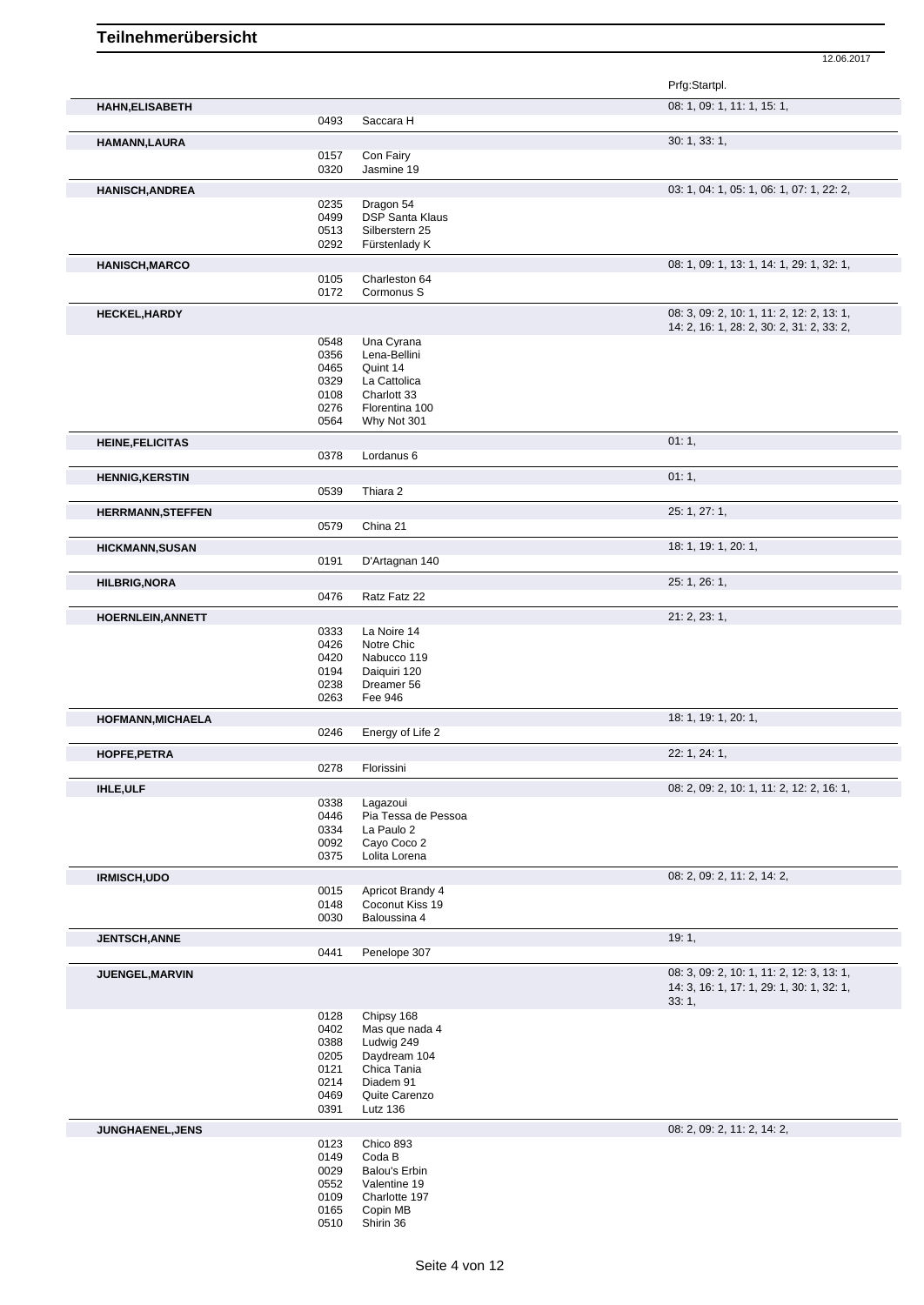12.06.2017

Prfg:Startpl.

|                          | 0129 | Chocolate 94         |                                           |
|--------------------------|------|----------------------|-------------------------------------------|
| <b>KAEFERSTEIN, JENS</b> |      |                      | 08:1,                                     |
|                          | 0050 | Calais 26            |                                           |
|                          | 0150 | Cody A               |                                           |
|                          |      |                      |                                           |
| <b>KAGE, THOMAS</b>      |      |                      | 08: 3, 09: 1, 10: 2, 11: 1, 12: 2, 16: 1, |
|                          |      |                      | 28: 1, 29: 1, 31: 1,                      |
|                          | 0178 | Couplette dannee     |                                           |
|                          | 0147 | Coco Chanel 232      |                                           |
|                          | 0005 | Adventure Girl 3     |                                           |
|                          | 0075 | Cardinello           |                                           |
|                          | 0130 | Christiano 11        |                                           |
|                          | 0520 | Skarsgard            |                                           |
|                          | 0256 | Fabrizio 36          |                                           |
|                          | 0528 | Sontje in Vigoria    |                                           |
|                          | 0386 | Lucius-Maximus       |                                           |
|                          | 0525 | Solveig 14           |                                           |
|                          | 0145 | Clintino T           |                                           |
|                          | 0243 | Elegant de L'ile     |                                           |
|                          |      |                      |                                           |
| <b>KAGE, TINA</b>        |      |                      | 01: 1, 02: 1, 25: 1, 26: 1,               |
|                          | 0462 | Quick Step 89        |                                           |
|                          |      |                      |                                           |
| <b>KEMPER, CARLOTTA</b>  |      |                      | 04: 1, 05: 1, 06: 1, 07: 1, 34: 1,        |
|                          | 0424 | Noble Girl 5         |                                           |
|                          |      |                      |                                           |
| <b>KETTWIG, BRITTA</b>   |      |                      | 04: 1, 05: 1,                             |
|                          | 0156 | Comediant            |                                           |
| <b>KLOETZER, FRANZ</b>   |      |                      | 10: 1, 12: 1, 13: 1, 16: 1, 30: 1, 33: 1, |
|                          | 0358 | Leonardo 791         |                                           |
|                          |      |                      |                                           |
|                          | 0143 | Clint 33             |                                           |
|                          | 0170 | Corin AM             |                                           |
|                          | 0387 | Lucy Electric 3      |                                           |
| <b>KNORRE, THOMAS</b>    |      |                      | 08: 1, 09: 1, 10: 1, 11: 1, 12: 1, 13: 1, |
|                          |      |                      | 14: 1, 17: 1,                             |
|                          | 0112 | Charmeur 350         |                                           |
|                          | 0403 | Mäverick             |                                           |
|                          | 0048 | C'est la vie 151     |                                           |
|                          |      |                      |                                           |
| KOEBER, KARINA           |      |                      | 08: 3, 09: 1, 11: 1, 29: 2, 30: 2, 32: 2, |
|                          |      |                      | 33:2,                                     |
|                          | 0252 | Evita 265            |                                           |
|                          | 0028 | Baloa 2              |                                           |
|                          | 0339 | Laila 399            |                                           |
|                          | 0166 | Copperfield 46       |                                           |
|                          | 0078 | Carina 556           |                                           |
|                          | 0353 | Lemarque 3           |                                           |
|                          |      |                      |                                           |
| <b>KOEBER, STEFAN</b>    |      |                      | 29: 1, 30: 1, 32: 1,                      |
|                          | 0185 | Crosco               |                                           |
|                          | 0063 | Campino K2           |                                           |
|                          | 0107 | Charlie K 3          |                                           |
|                          |      |                      | 09: 1, 11: 1, 15: 1,                      |
| KOEHLER,LISA             |      |                      |                                           |
|                          | 0584 | Claus 49             |                                           |
| KOEHLER, RENÉ            |      |                      | 10: 1, 12: 1, 16: 1,                      |
|                          | 0190 | Curtis B             |                                           |
|                          | 0467 | Quinto B             |                                           |
|                          | 0506 | Sea Lord B           |                                           |
|                          | 0494 | Saigon B             |                                           |
|                          | 0383 | Luca 172             |                                           |
|                          |      |                      |                                           |
|                          | 0258 | Fanelli              |                                           |
|                          | 0455 | Queen Ability        |                                           |
|                          | 0083 | Caschmir B           |                                           |
|                          | 0093 | Cayrado              |                                           |
|                          | 0369 | Little Gandi B       |                                           |
|                          | 0354 | Lemon Tree B         |                                           |
|                          | 0106 | Charlie B            |                                           |
|                          | 0423 | Nilsson 10           |                                           |
|                          | 0456 | Quenn 2              |                                           |
|                          | 0097 | CF's Ogano Sitte     |                                           |
|                          |      |                      | 08: 3, 09: 3, 10: 3, 11: 3, 12: 3, 13: 2, |
| KOELZ, MICHAEL           |      |                      | 14: 2, 16: 1, 17: 3, 30: 2, 33: 2,        |
|                          | 0344 | Landfee Z            |                                           |
|                          | 0288 | <b>FST Dipylon</b>   |                                           |
|                          |      |                      |                                           |
|                          | 0199 | Daria 46             |                                           |
|                          | 0175 | Cosido               |                                           |
|                          | 0013 | Anpowikapi           |                                           |
|                          | 0526 | Something Special 14 |                                           |
|                          | 0203 | Davidoff 184         |                                           |
|                          | 0459 | Quiberta KHR         |                                           |
|                          | 0179 | Cox 15               |                                           |
|                          | 0241 | Dünensturm           |                                           |

Colorfox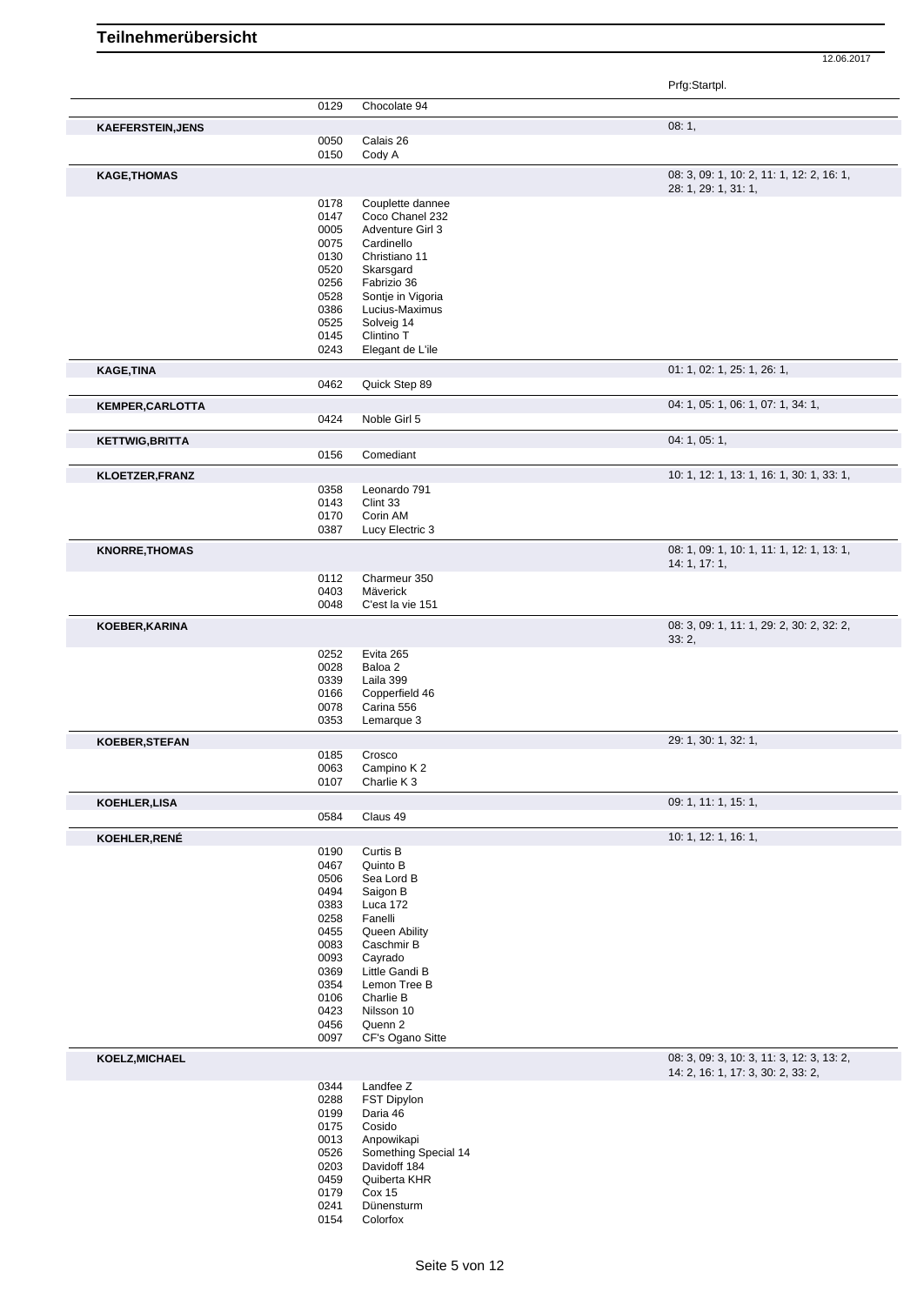Prfg:Startpl.

|                                | 0313         | Ice and Fire                              |                                           |
|--------------------------------|--------------|-------------------------------------------|-------------------------------------------|
|                                | 0392         | Luzy 47                                   |                                           |
|                                | 0027         | Balmelli                                  |                                           |
|                                | 0381         | Lot of Scope                              |                                           |
|                                | 0505         | Saskia 289                                |                                           |
|                                | 0239         | Dubai BLH                                 |                                           |
| <b>KOENIG,FLORIAN</b>          |              |                                           | 10: 1, 12: 1, 16: 1,                      |
|                                | 0529         | Soraja von der Mühle                      |                                           |
| <b>KOENIG, MELANIE</b>         |              |                                           | 21: 1, 23: 1,                             |
|                                | 0453         | Quaterly Diamond                          |                                           |
| <b>KRAMER, MARIE CHARLOTTE</b> |              |                                           | 18: 1, 19: 1,                             |
|                                | 0021         | Atomic Ant IB                             |                                           |
| <b>KRIEBITZSCH, SEBASTIAN</b>  |              |                                           | 03: 2, 04: 1, 05: 2, 06: 1, 07: 1,        |
|                                | 0220         | Dilaver H                                 |                                           |
|                                | 0396         | Major Tomm                                |                                           |
|                                | 0312         | Honneur 7                                 |                                           |
| <b>KROHN, BRITTA</b>           |              |                                           | 26:1,                                     |
|                                | 0037         | <b>Belle Noire</b>                        |                                           |
|                                | 0264         | Feenfürstin                               |                                           |
|                                |              |                                           | 22: 1, 24: 1,                             |
| <b>KRUG,LUISE</b>              | 0228         | Doo little 2                              |                                           |
|                                |              |                                           |                                           |
| <b>KUNZE, SIMONE</b>           |              |                                           | 18: 1, 19: 1, 20: 1,                      |
|                                | 0306         | Grover                                    |                                           |
| LABITZKE, ANJA                 |              |                                           | 22:1,                                     |
|                                | 0406         | Merzat                                    |                                           |
| LACHER, CLAUDIA                |              |                                           | 02:1,                                     |
|                                | 0212         | Di Caprio 40                              |                                           |
|                                |              |                                           | 22: 2, 24: 2,                             |
| <b>LAINER, SABRINA</b>         | 0395         | Maizauber 7                               |                                           |
|                                | 0518         | <b>Sir Martens</b>                        |                                           |
|                                |              |                                           |                                           |
| LANDGRAF, ALEXANDRA            | 0377         | Lord vom Lande                            | 01:2,                                     |
|                                | 0401         | Mary Lu 16                                |                                           |
|                                | 0507         | Sellestial                                |                                           |
|                                |              |                                           |                                           |
| LATTERMANN, BIRGIT             | 0361         | Lightness 9                               | 05: 1, 06: 1, 07: 1,                      |
|                                | 0373         | Lodur                                     |                                           |
|                                | 0491         | Sabazius                                  |                                           |
|                                | 0031         | <b>Bankery G</b>                          |                                           |
| LATTERMANN, JENS               |              |                                           | 05: 1, 06: 1, 07: 1,                      |
|                                | 0361         | Lightness 9                               |                                           |
|                                | 0373         | Lodur                                     |                                           |
|                                | 0491         | Sabazius                                  |                                           |
|                                | 0031         | <b>Bankery G</b>                          |                                           |
| LATTERMANN, MARC               |              |                                           | 05: 1, 06: 1, 07: 1,                      |
|                                | 0361         | Lightness 9                               |                                           |
|                                | 0373         | Lodur                                     |                                           |
|                                | 0491         | Sabazius                                  |                                           |
|                                | 0031         | <b>Bankery G</b>                          |                                           |
| LAUB, MALTE                    |              |                                           | 08: 3, 09: 3, 11: 3, 14: 3,               |
|                                | 0004         | Acordina 3                                |                                           |
|                                | 0167         | Cor de Canto                              |                                           |
|                                | 0511<br>0348 | Sierra Madre 3<br>Larocca <sub>2</sub>    |                                           |
|                                | 0127         | Chino 21                                  |                                           |
|                                |              |                                           |                                           |
| LEPPELMEIER, NOURIE            |              |                                           | 01:1,                                     |
|                                | 0583         | Johnny Pony 2                             |                                           |
| LEPPELMEIER, RENÉE             |              |                                           | 01: 1, 03: 2, 04: 2,                      |
|                                | 0580         | Ontaria 5                                 |                                           |
|                                | 0581<br>0582 | <b>Smiling Boy</b><br><b>GD Donizetti</b> |                                           |
|                                |              |                                           |                                           |
| LICHE, MARIO                   |              |                                           | 18:1,                                     |
|                                | 0425         | Nobless 84                                |                                           |
| LOEWER, MELINA-LESLEY          |              |                                           | 08: 1, 09: 1, 11: 1, 15: 1,               |
|                                | 0040         | Black Jack 160                            |                                           |
|                                | 0001         | A little Girl 2                           |                                           |
|                                | 0069         | Capitols Carisma                          |                                           |
| LOHS, STEFFI                   |              |                                           | 01: 1, 02: 1,                             |
|                                | 0296         | General 81                                |                                           |
| <b>LUCAS, MATTHIAS</b>         |              |                                           | 08: 3, 09: 2, 10: 2, 11: 2, 12: 2, 13: 1, |
|                                |              |                                           | 16: 1, 17: 2, 30: 3, 33: 3,               |
|                                |              |                                           |                                           |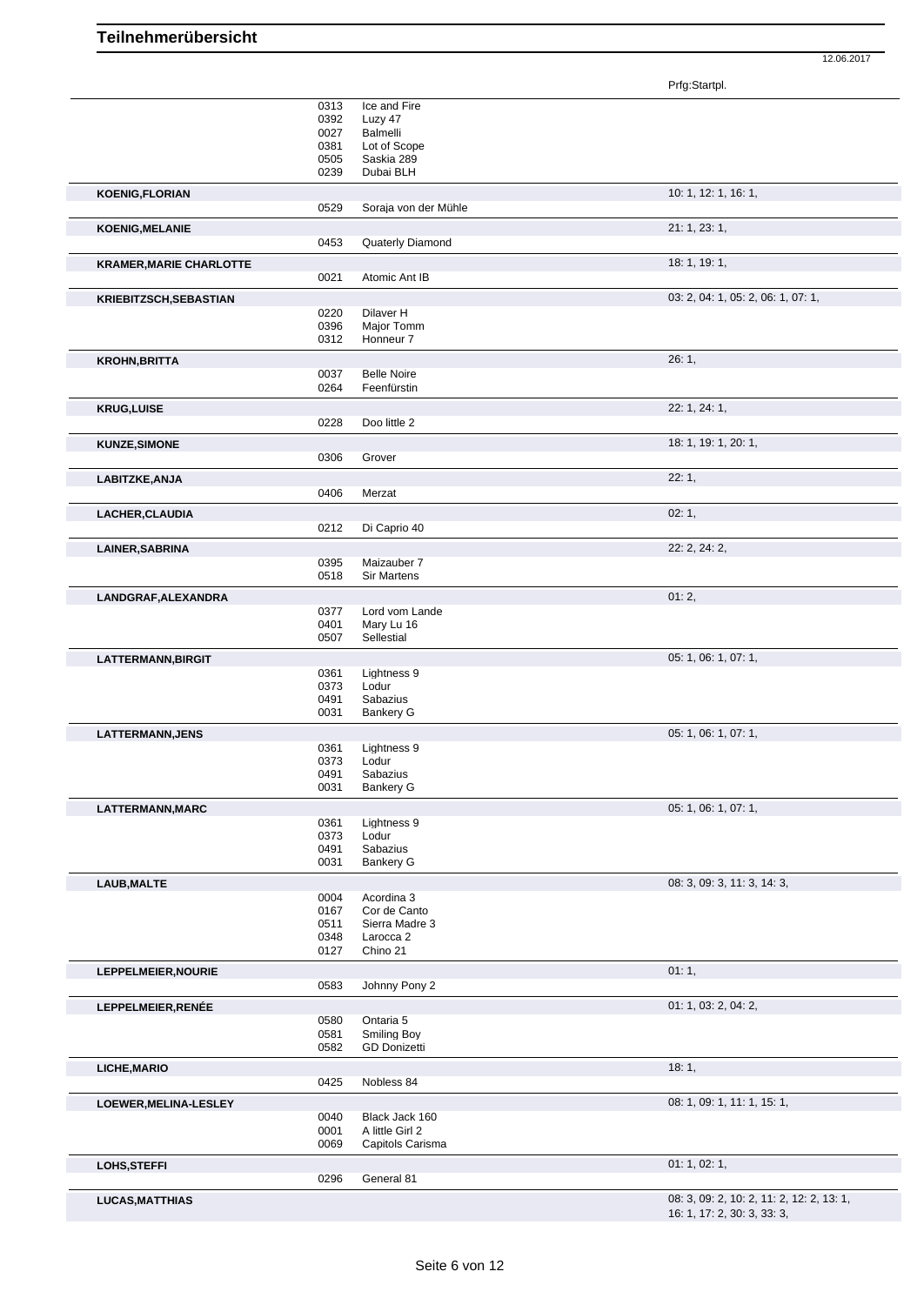Prfg:Startpl.

|                                | 0017<br>0319<br>0072<br>0114<br>0527<br>0332<br>0098<br>0483<br>0006<br>0452<br>0218<br>0162<br>0173<br>0140 | Armand de Corcy K<br>Jamaica Sun<br>Captain Hollywood 2<br>Chateau d'St.Emillion<br>Son of a Gun<br>La Martina vd Leuba<br>Chablis vd Leuba<br>Rimitt<br>Agnetha 10<br>Quartani vd Leuba<br>Diaradus vd Leuba<br>Constantinus<br>Cortan<br>Classe Deern |                                                                   |
|--------------------------------|--------------------------------------------------------------------------------------------------------------|---------------------------------------------------------------------------------------------------------------------------------------------------------------------------------------------------------------------------------------------------------|-------------------------------------------------------------------|
|                                | 0139                                                                                                         | Clarimus vd Leuba                                                                                                                                                                                                                                       |                                                                   |
|                                | 0053<br>0300                                                                                                 | Calimero vd Leuba<br>Giulietta vd Leuba                                                                                                                                                                                                                 |                                                                   |
|                                | 0118                                                                                                         | Chester vd Leuba                                                                                                                                                                                                                                        |                                                                   |
|                                | 0120                                                                                                         | Chianti d'St. Emillion                                                                                                                                                                                                                                  |                                                                   |
| <b>LUNDGREN, ASTRID HELENE</b> | 0229                                                                                                         | Doreen 272                                                                                                                                                                                                                                              | 25:2,                                                             |
|                                | 0309                                                                                                         | Hattrick 28                                                                                                                                                                                                                                             |                                                                   |
|                                | 0509<br>0226                                                                                                 | Sempre Sereno<br>Donna Dream 2                                                                                                                                                                                                                          |                                                                   |
|                                | 0498                                                                                                         | Sansibar 124                                                                                                                                                                                                                                            |                                                                   |
|                                | 0351                                                                                                         | Lawinia 41                                                                                                                                                                                                                                              |                                                                   |
|                                | 0308                                                                                                         | Harmony Halla                                                                                                                                                                                                                                           |                                                                   |
|                                | 0433                                                                                                         | Operndiva Olympia                                                                                                                                                                                                                                       |                                                                   |
| LUNGWITZ, REGINA               | 0411                                                                                                         | Miss-Nerv                                                                                                                                                                                                                                               | 18: 1, 19: 1, 20: 1,                                              |
|                                | 0495                                                                                                         | Salsa Queen                                                                                                                                                                                                                                             |                                                                   |
| <b>MARKERT, ROLAND</b>         |                                                                                                              |                                                                                                                                                                                                                                                         | 29:1,                                                             |
|                                | 0434<br>0521                                                                                                 | Osborne 8<br>Skydancer 10                                                                                                                                                                                                                               |                                                                   |
|                                | 0168                                                                                                         | Corado 109                                                                                                                                                                                                                                              |                                                                   |
| <b>MATT, CHRISTINA</b>         |                                                                                                              |                                                                                                                                                                                                                                                         | 29: 1,                                                            |
|                                | 0160                                                                                                         | Conny Cooper                                                                                                                                                                                                                                            |                                                                   |
| <b>MEINIG, MICHAEL</b>         |                                                                                                              |                                                                                                                                                                                                                                                         | 08: 3, 09: 1, 10: 1, 11: 1, 12: 1, 14: 1,<br>16: 1, 29: 2, 32: 1, |
|                                | 0004<br>0167<br>0348<br>0489<br>0496<br>0092<br>0430<br>0555<br>0067<br>0189<br>0375<br>0160<br>0151         | Acordina 3<br>Cor de Canto<br>Larocca <sub>2</sub><br>Rouge Coco<br>Samys Girl<br>Cayo Coco 2<br><b>Olli 108</b><br>Valverde 2<br>Candyman 143<br>Curly Sue 196<br>Lolita Lorena<br>Conny Cooper<br>Coeur de lion 2                                     |                                                                   |
| <b>MERKEL, ANNE</b>            |                                                                                                              |                                                                                                                                                                                                                                                         | 18: 2, 19: 2, 20: 2,                                              |
|                                | 0032                                                                                                         | Baschenko                                                                                                                                                                                                                                               |                                                                   |
|                                | 0331                                                                                                         | La Luna 351                                                                                                                                                                                                                                             |                                                                   |
| <b>MIETHE, ANGELIKA</b>        | 0222                                                                                                         | Dodo 49                                                                                                                                                                                                                                                 | 05: 2, 06: 2, 07: 2, 18: 1, 19: 1, 20: 1,                         |
|                                | 0233                                                                                                         | Douceur 4                                                                                                                                                                                                                                               |                                                                   |
|                                | 0323                                                                                                         | Joli Jument                                                                                                                                                                                                                                             |                                                                   |
| <b>MISZTL, MARIE-LUISE</b>     |                                                                                                              |                                                                                                                                                                                                                                                         | 05: 2, 06: 1, 07: 2, 34: 2,                                       |
|                                | 0522                                                                                                         | Skyfall 6                                                                                                                                                                                                                                               |                                                                   |
|                                | 0024                                                                                                         | Balian 5                                                                                                                                                                                                                                                |                                                                   |
| <b>MOELLER, JOSEPHINE</b>      | 0485                                                                                                         | Roccoco 6                                                                                                                                                                                                                                               | 02: 1, 03: 1,                                                     |
| <b>MORGENSTERN, SARAH</b>      |                                                                                                              |                                                                                                                                                                                                                                                         | 08: 1, 28: 1, 31: 1,                                              |
|                                | 0547<br>0549<br>0279                                                                                         | Ulli-Lichtblick<br>Undercover Lady 3<br>Flower Power M                                                                                                                                                                                                  |                                                                   |
| <b>MOTHES, MICHELLE</b>        | 0341<br>0335<br>0481                                                                                         | Lancaster 180<br>La Rose JH<br>Rhustox -P                                                                                                                                                                                                               | 09: 1, 10: 1, 11: 1, 12: 1, 15: 1, 17: 1,                         |
| <b>MUNKE, NATHALIE</b>         |                                                                                                              |                                                                                                                                                                                                                                                         | 08: 2, 09: 1, 11: 1, 15: 1, 29: 1,                                |
|                                | 0303<br>0479<br>0016<br>0390                                                                                 | Glenn Miller 44<br>Revita Belu<br>Aramis 610<br>Lumumba 27                                                                                                                                                                                              |                                                                   |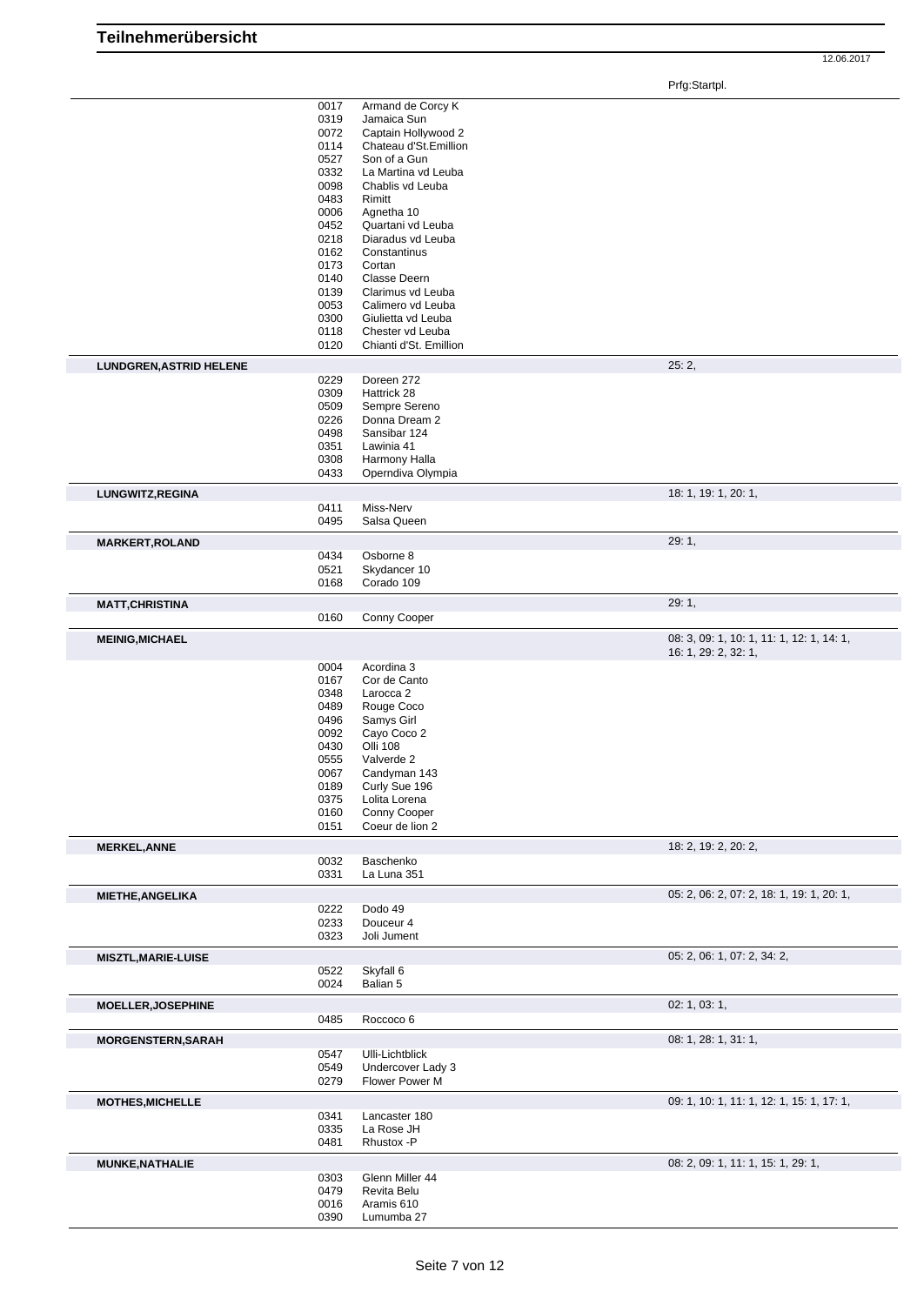|                          |              |                                     | Prfg:Startpl.                                                            |
|--------------------------|--------------|-------------------------------------|--------------------------------------------------------------------------|
| NEBE, LINA               |              |                                     | 08: 1, 09: 1,                                                            |
|                          | 0415         | Monte's Merry N                     |                                                                          |
|                          | 0413         | Mona-Lisa N                         |                                                                          |
|                          | 0410         | Miss Bellini N                      |                                                                          |
|                          | 0103         | Chakira N                           |                                                                          |
|                          | 0169         | Coralina N                          |                                                                          |
| <b>NITSCHKE, NADINE</b>  |              |                                     | 02: 1, 03: 1, 04: 1,                                                     |
|                          | 0517         | Sir Little                          |                                                                          |
| <b>OGKLER, STEFANIE</b>  |              |                                     | 08: 2, 09: 2, 10: 1, 11: 1, 12: 1, 14: 2,<br>30: 1, 33: 1,               |
|                          | 0182         | Crassus 14                          |                                                                          |
|                          | 0340         | Lamarque 5                          |                                                                          |
|                          | 0298         | Germany D                           |                                                                          |
|                          | 0251         | Etania 2                            |                                                                          |
|                          | 0155<br>0466 | Colportas<br>Quinthaga              |                                                                          |
| PAWLOWSKA, KAY           |              |                                     | 05: 1, 06: 1, 07: 1, 21: 3, 22: 2, 23: 3,                                |
|                          |              |                                     | 24: 1, 25: 1, 27: 1,                                                     |
|                          | 0289<br>0503 | Fürst Wettin<br>Santo Domingo 28    |                                                                          |
|                          | 0265         | Feiner Fürst 2                      |                                                                          |
|                          | 0286         | Freiherr von Stein                  |                                                                          |
|                          | 0437         | Par Exquisite B                     |                                                                          |
|                          | 0569         | Wyoming 205                         |                                                                          |
|                          | 0567         | Wileen                              |                                                                          |
|                          | 0196         | Danny Decur II                      |                                                                          |
|                          | 0347         | Larimar 15                          |                                                                          |
|                          | 0519         | Sir Schneiders                      |                                                                          |
| PERPERIDIS, NANCY        | 0304         | Goldschnuppes Letzte                | 18: 2, 19: 2, 20: 2,                                                     |
|                          | 0534         | Sullivan 61                         |                                                                          |
|                          | 0005         | Adventure Girl 3                    |                                                                          |
| PESCHEL, CAROLIN         |              |                                     | 03: 1, 04: 1, 05: 1, 06: 1, 07: 1,                                       |
|                          | 0242         | Einstein 139                        |                                                                          |
| <b>PITTERLING, TINA</b>  |              |                                     | 01: 1, 02: 1, 18: 1, 19: 1, 20: 1,                                       |
|                          | 0219         | Die Da 6                            |                                                                          |
|                          | 0014         | Anu <sub>3</sub>                    |                                                                          |
| POEHLER, SANDY           |              |                                     | 08: 2, 09: 1, 10: 1, 11: 1, 12: 1, 28: 1,<br>30: 2, 31: 1, 33: 2,        |
|                          | 0460         | Quick Amour GE                      |                                                                          |
|                          | 0041         | <b>Blue Fame GE</b>                 |                                                                          |
|                          | 0091         | Cayman GE                           |                                                                          |
|                          | 0504         | Saphira GE                          |                                                                          |
| <b>PRAUSE, MANUEL</b>    |              |                                     | 08: 2, 09: 2, 10: 1, 11: 2, 12: 1, 16: 1,<br>29: 3, 30: 3, 32: 1, 33: 2, |
|                          | 0372         | Living Colors 2                     |                                                                          |
|                          | 0449         | Pizza Hut's Linnerick               |                                                                          |
|                          | 0049         | Cadillac <sub>54</sub>              |                                                                          |
|                          | 0454         | Quax 78                             |                                                                          |
|                          | 0208         | Denver 242                          |                                                                          |
|                          | 0325         | Kandela R                           |                                                                          |
|                          | 0537         | Sydney 273<br>Dorette 194           |                                                                          |
|                          | 0230<br>0407 | Mick Checker                        |                                                                          |
| PRETSCHNER, CLAUDIA      |              |                                     | 18: 1, 19: 1, 20: 1,                                                     |
|                          | 0448         | Pirat 331                           |                                                                          |
| <b>PUSCHMANN, STEFAN</b> |              |                                     | 25: 2, 26: 1, 27: 2,                                                     |
|                          | 0031         | <b>Bankery G</b>                    |                                                                          |
|                          | 0039         | Big Bang 4                          |                                                                          |
|                          | 0486<br>0225 | Romira 13<br>Donna Cheri            |                                                                          |
| RADZEY, MICHELE          |              |                                     | 28: 1, 31: 1,                                                            |
|                          | 0111         | Charly Brown 331                    |                                                                          |
|                          | 0007         | Ally Mc Beal 36                     |                                                                          |
|                          | 0186<br>0269 | Cuba Libre 69<br>First Choice 41    |                                                                          |
|                          |              |                                     | 09: 1, 10: 1, 11: 1, 12: 1, 13: 1, 15: 1,                                |
| REPPE, CINDY             | 0419         | Na-Limit R                          |                                                                          |
|                          | 0089         | Cavajo-Blue R                       |                                                                          |
|                          | 0206         | Daymira                             |                                                                          |
|                          | 0077         | Carido R                            |                                                                          |
| <b>RESCHE, NADINE</b>    |              |                                     | 08:1,                                                                    |
|                          | 0015<br>0148 | Apricot Brandy 4<br>Coconut Kiss 19 |                                                                          |
|                          | 0030         | Baloussina 4                        |                                                                          |
|                          | 0273         | <b>Flippers Girl</b>                |                                                                          |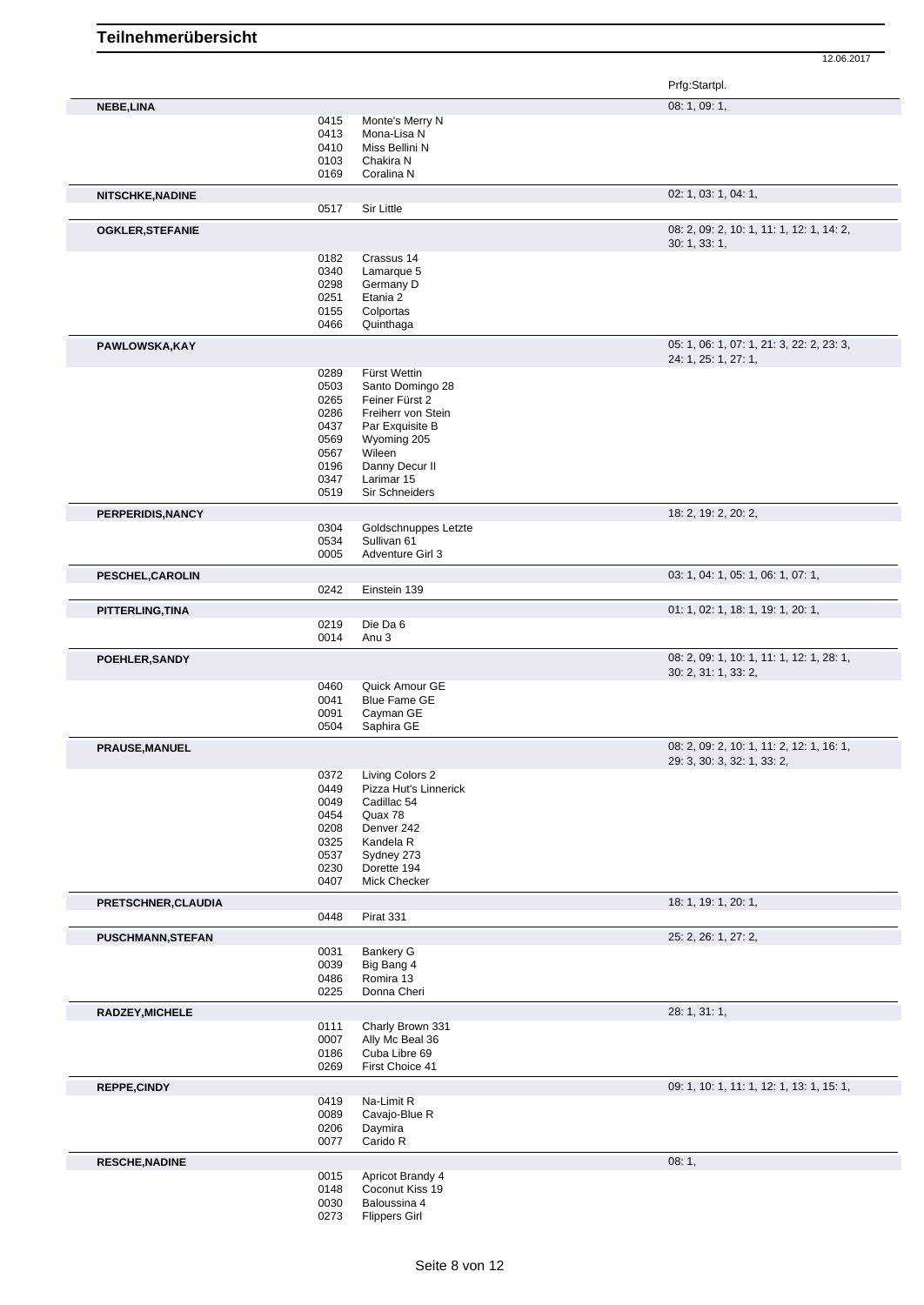|                             |              |                                           | Prfg:Startpl.                             |
|-----------------------------|--------------|-------------------------------------------|-------------------------------------------|
|                             | 0317         | Ipanema 17                                |                                           |
|                             | 0146         | Coco Cabana 12                            |                                           |
| <b>RICHTER, PEER</b>        |              |                                           | 08: 1, 09: 1, 11: 1,                      |
|                             | 0066         | Candeloro 5                               |                                           |
| <b>RINK, ISABELL</b>        |              |                                           | 02:1,                                     |
|                             | 0274         | Florence 127                              |                                           |
|                             | 0237         | Dreamboy 45                               |                                           |
| <b>ROEHLIG, JASMIN</b>      |              |                                           | 01: 1, 02: 1,                             |
|                             | 0568<br>0562 | William's Christ 2<br>Westsachsens Donata |                                           |
|                             | 0285         | Fräulein Ehrig                            |                                           |
| <b>ROEHLIG, PETRA</b>       |              |                                           | 03: 1, 04: 1, 05: 1,                      |
|                             | 0349         | Lasini 2                                  |                                           |
| ROEMER-GRAF, ANTJE          |              |                                           | 08:1,                                     |
|                             | 0321         | Jieva                                     |                                           |
| <b>ROSIN, ARIANE</b>        |              |                                           | 08: 1, 09: 1,                             |
|                             | 0076         | Careteas                                  |                                           |
| <b>ROSSBURG, JENS</b>       |              |                                           | 08:1,                                     |
|                             | 0530         | Spirit 298                                |                                           |
| ROTH, ANETT                 |              |                                           | 01:1,                                     |
|                             | 0202         | Dark Lady 52                              |                                           |
|                             | 0497         | Sandokan 306                              |                                           |
| <b>SCHADOCK, VOLKMAR</b>    |              |                                           | 08: 1, 09: 1, 10: 2, 11: 1, 12: 2, 13: 1, |
|                             |              |                                           | 14: 2, 17: 2, 29: 1, 30: 2, 32: 1, 33: 2, |
|                             | 0444<br>0302 | Pessoavelle<br>Glenn Corrado              |                                           |
|                             | 0095         | Cesario 20                                |                                           |
|                             | 0346         | Lara Croft 39                             |                                           |
|                             | 0094<br>0443 | Cesaretto<br>Peretano                     |                                           |
|                             | 0316         | lowa VDL                                  |                                           |
| <b>SCHARF, MARTIN</b>       |              |                                           | 08: 2, 09: 1, 10: 1, 11: 1, 12: 1, 14: 1, |
|                             |              |                                           | 16: 1, 28: 1, 31: 1,                      |
|                             | 0366         | Linus 352                                 |                                           |
|                             | 0461<br>0137 | Quick Step 64<br>Clara 118                |                                           |
|                             | 0284         | Frau Schwarze                             |                                           |
|                             | 0405         | Mephisto 369                              |                                           |
|                             | 0023<br>0136 | Avita 5<br>Clair 20                       |                                           |
|                             | 0057         | Callea                                    |                                           |
| <b>SCHEITZBACH, MICHAEL</b> |              |                                           | 01: 1, 18: 1, 22: 1,                      |
|                             | 0471         | Quobad                                    |                                           |
|                             | 0277         | Floria Tosca 5                            |                                           |
| <b>SCHICK, HARALD</b>       |              |                                           | 11: 2, 13: 1, 33: 1,                      |
|                             | 0051         | Calais 29                                 |                                           |
|                             | 0183<br>0018 | Cremona 29<br>Arusha 21                   |                                           |
|                             | 0272         | Flick Flack 39                            |                                           |
| <b>SCHIECKE, MICHAEL</b>    |              |                                           | 08: 3, 10: 2, 12: 2, 30: 1, 33: 1,        |
|                             | 0134         | Cindoro                                   |                                           |
|                             | 0171         | Corinna 119<br>Ludwig 273                 |                                           |
|                             | 0389<br>0068 | Cantusiero                                |                                           |
|                             | 0418         | My Cabellero                              |                                           |
| <b>SCHINDLER, SANDRA</b>    |              |                                           | 01:1,                                     |
|                             | 0192         | Da-Vinci 7                                |                                           |
| <b>SCHMIDT, HENRIETTE</b>   |              |                                           | 34:1,                                     |
|                             | 0141         | Claudius 59                               |                                           |
| <b>SCHMIDT, JENS</b>        |              |                                           | 08: 2, 09: 1, 10: 2, 11: 1, 12: 2, 13: 1, |
|                             |              |                                           | 17:1,                                     |
|                             | 0056         | Calle 25                                  |                                           |
|                             | 0436<br>0104 | Palma-U<br>Chamberlain 54                 |                                           |
|                             | 0158         | Conchita 116                              |                                           |
|                             | 0305         | Gooseberry Kiss                           |                                           |
|                             | 0085         | Casper 374                                |                                           |
|                             | 0142<br>0080 | Clementine 53<br>Carlson 133              |                                           |
|                             | 0119         | Chestina                                  |                                           |
|                             | 0177         | Costa Rica 66                             |                                           |
|                             | 0073         | Captain S                                 |                                           |
| <b>SCHMIDT, KATJA MARIA</b> |              |                                           | 05: 1, 06: 1, 07: 1,                      |
|                             | 0477         | Raudi 79                                  |                                           |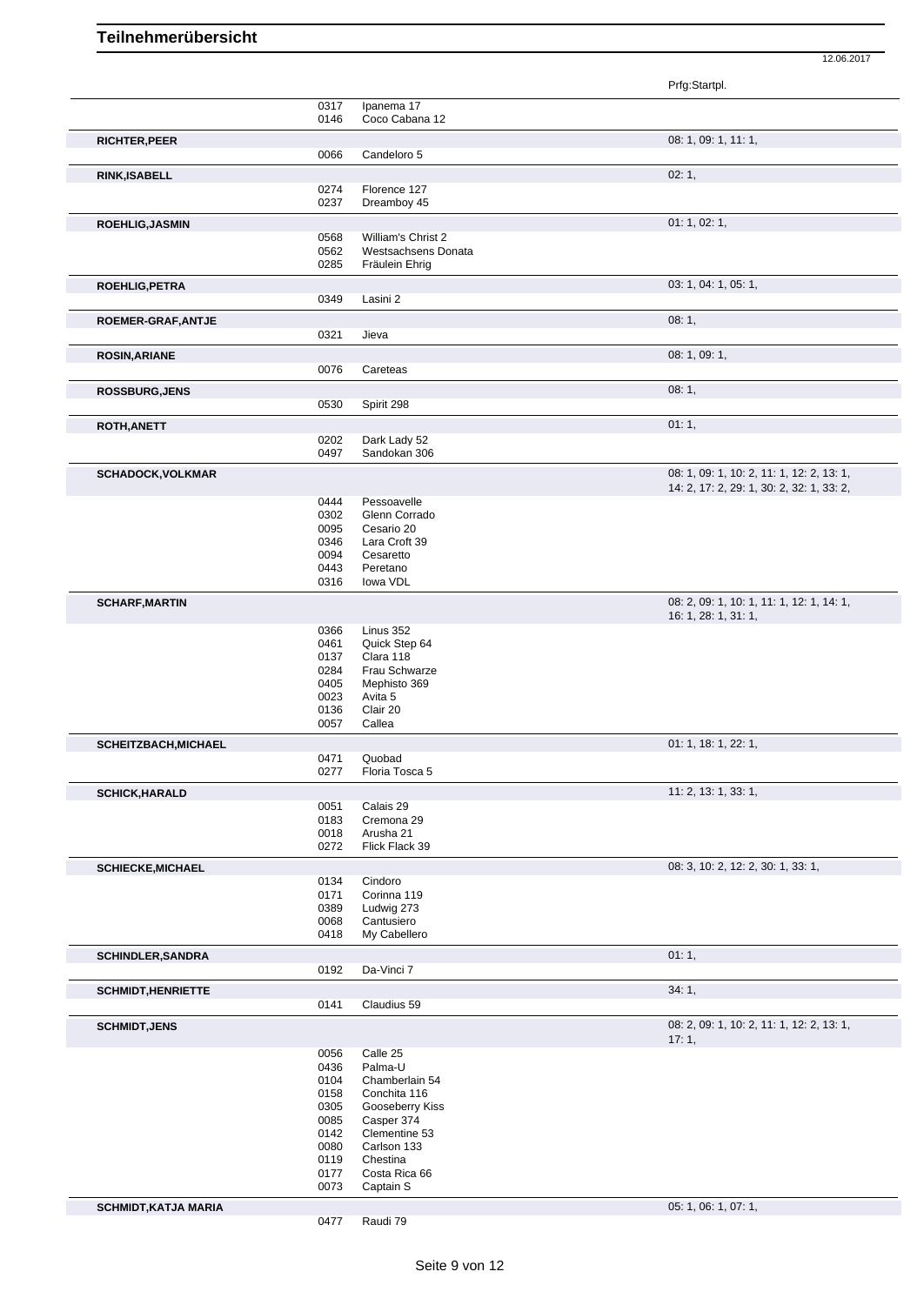|                             |              |                                  | Prfg:Startpl.                                                                                   |
|-----------------------------|--------------|----------------------------------|-------------------------------------------------------------------------------------------------|
| <b>SCHMITT, MANUELA</b>     |              |                                  | 05: 1, 06: 1, 07: 1, 25: 1, 26: 1,                                                              |
|                             | 0457         | Quenzel                          |                                                                                                 |
|                             | 0193         | Daiquiri 115                     |                                                                                                 |
| <b>SCHNEIDER, ALINA</b>     |              |                                  | 25: 1, 27: 1,                                                                                   |
|                             | 0270         | First Kiss 12                    |                                                                                                 |
| <b>SCHNEIDER, STEFANIE</b>  |              |                                  | 09: 1, 11: 1, 15: 1,                                                                            |
|                             | 0550         | United 41                        |                                                                                                 |
| <b>SCHOBER, PHILIPP</b>     |              |                                  | 08: 3, 09: 2, 10: 2, 11: 2, 12: 2, 13: 1,<br>14: 2, 16: 1, 17: 1, 29: 1, 30: 1, 32: 1,<br>33:1, |
|                             | 0059         | Camouflage 33                    |                                                                                                 |
|                             | 0512<br>0327 | Sight so see<br>King of Queens 4 |                                                                                                 |
|                             | 0071         | Capt'n Kokosnuss                 |                                                                                                 |
|                             | 0570         | Zandigo TS                       |                                                                                                 |
|                             | 0253         | Fa Fie Again                     |                                                                                                 |
|                             | 0133         | Cicero's Isaura                  |                                                                                                 |
| <b>SCHOECHERT, CARSTEN</b>  |              |                                  | 08: 2, 09: 2, 11: 2, 13: 1, 14: 2,                                                              |
|                             | 0364<br>0408 | Linett 15<br>Minze 9             |                                                                                                 |
|                             | 0211         | Dewinia 2                        |                                                                                                 |
|                             | 0359         | Lesa                             |                                                                                                 |
|                             | 0439         | <b>Paul 764</b>                  |                                                                                                 |
|                             | 0215         | Diamant 596                      |                                                                                                 |
| <b>SCHOECHERT,LAURA</b>     |              |                                  | 08: 2, 09: 2, 10: 1, 11: 2, 12: 1, 14: 1,<br>15: 1, 17: 1, 29: 1, 30: 1, 32: 1, 33: 1,          |
|                             | 0364         | Linett 15                        |                                                                                                 |
|                             | 0211         | Dewinia 2                        |                                                                                                 |
|                             | 0565         | Wild Dream 6                     |                                                                                                 |
|                             | 0566<br>0359 | Wild Love 6<br>Lesa              |                                                                                                 |
|                             | 0439         | <b>Paul 764</b>                  |                                                                                                 |
|                             | 0560         | Waiomi 2                         |                                                                                                 |
|                             | 0058         | Camil                            |                                                                                                 |
| <b>SCHOON, PHILIPP</b>      |              |                                  | 11:1, 12:1,                                                                                     |
|                             | 0330         | La Cinja                         |                                                                                                 |
|                             | 0090<br>0501 | Caversal<br>Santiano 3           |                                                                                                 |
| <b>SCHROEDER, YESSICA</b>   |              |                                  | 34:2,                                                                                           |
|                             | 0275         | Florenciano 7                    |                                                                                                 |
|                             | 0482         | Richie Rich 5                    |                                                                                                 |
| <b>SCHULTZ,GORDON</b>       |              |                                  | 30: 1, 33: 1,                                                                                   |
|                             | 0544         | Timon S                          |                                                                                                 |
| <b>SCHURIG, ALEXANDER</b>   |              |                                  | 11: 1, 12: 1,                                                                                   |
|                             | 0074         | Cara mia 69                      |                                                                                                 |
| <b>SCHUSTER, AXEL</b>       |              |                                  | 08: 1, 09: 1, 11: 1, 14: 1,                                                                     |
|                             | 0538         | Tequila de Luxe                  |                                                                                                 |
|                             | 0245         | En Vogue 8                       |                                                                                                 |
| <b>SCHUTZA, ANDREA</b>      | 0249         | Estee 3                          | 18: 1, 19: 1, 20: 1,                                                                            |
|                             |              |                                  | 01:1,                                                                                           |
| SCHWARZENBERG, ANABEL       | 0516         | Sir Lindos                       |                                                                                                 |
|                             |              |                                  | 18: 1, 19: 1, 20: 1,                                                                            |
| SEHRER, SABINE              | 0281         | Flying Girl 11                   |                                                                                                 |
|                             | 0532         | Stauffenberg 11                  |                                                                                                 |
| SEIDEL, ACHIM               |              |                                  | 18: 2, 19: 2, 20: 2,                                                                            |
|                             | 0440         | Paula S                          |                                                                                                 |
|                             | 0227         | Donna Levista R                  |                                                                                                 |
| SEIDEL, PAUL                |              |                                  | 03: 1, 04: 1,                                                                                   |
|                             | 0524         | Solero 66                        |                                                                                                 |
| SIEBER, KRISTIAN            |              |                                  | 08: 1, 10: 1, 12: 1, 16: 1,                                                                     |
|                             | 0060         | Campari 307                      |                                                                                                 |
| SIEBER, UWE                 |              |                                  | 10: 1, 12: 1, 30: 1,                                                                            |
|                             | 0003<br>0535 | Accento S<br>Sun Princess S      |                                                                                                 |
|                             |              |                                  |                                                                                                 |
| SPORBERT, TERESA            | 0492         | Sabina 19                        | 08: 1, 09: 1, 11: 1, 15: 1,                                                                     |
|                             | 0099         | Chaccila                         |                                                                                                 |
| <b>STANSLOWSKI, PHILIPP</b> |              |                                  | 05: 1, 06: 1, 07: 1, 34: 1,                                                                     |
|                             | 0374         | Logenbruder                      |                                                                                                 |
|                             |              |                                  |                                                                                                 |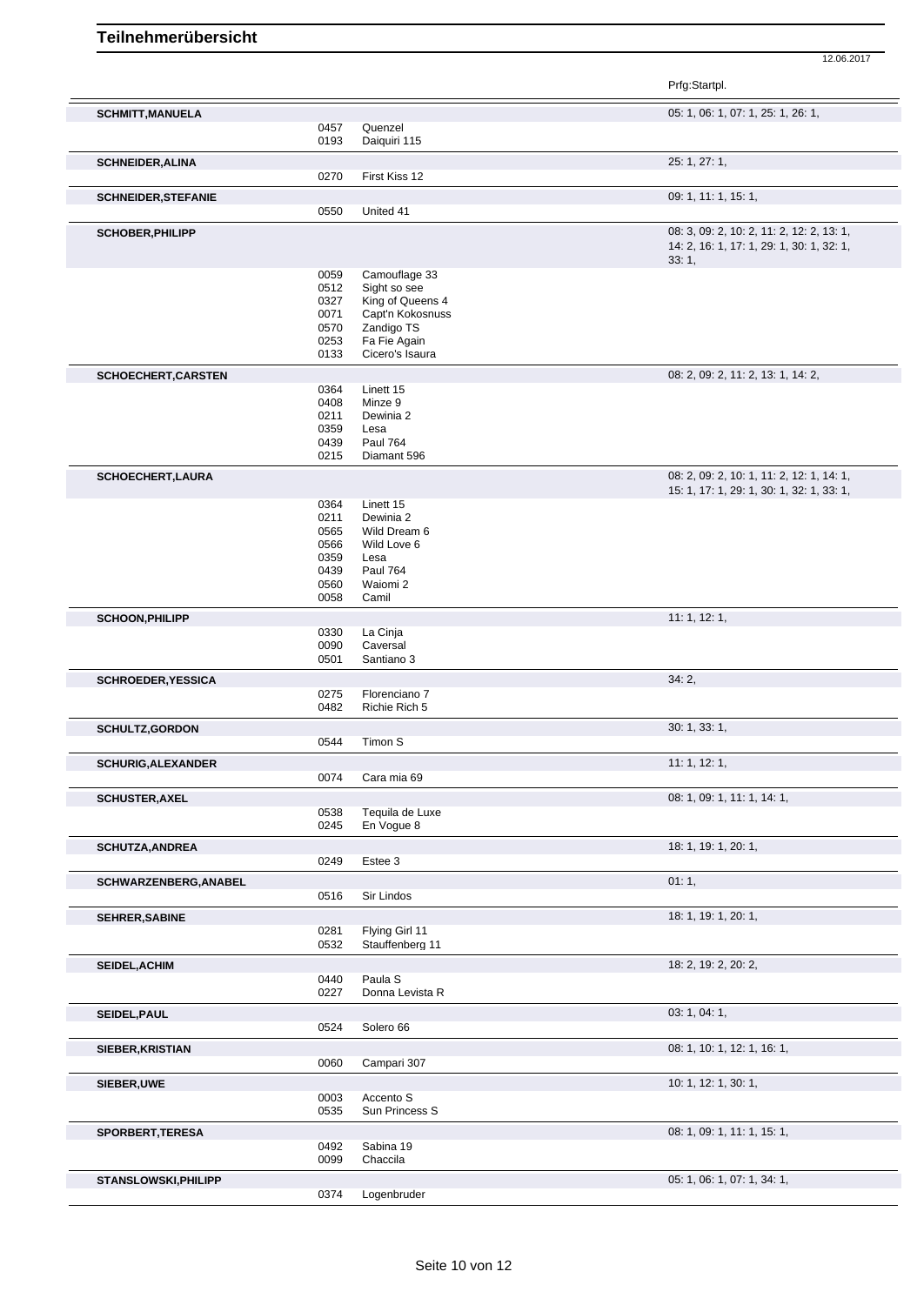|                                   |              |                                               | Prfg:Startpl.                                      |
|-----------------------------------|--------------|-----------------------------------------------|----------------------------------------------------|
| <b>STEIN, ROBERT</b>              |              |                                               | 08: 1, 09: 2, 10: 2, 11: 2, 12: 2, 14: 1,          |
|                                   |              |                                               | 16: 1, 17: 2,                                      |
|                                   | 0365<br>0490 | Linox 3<br>Rulanda II                         |                                                    |
|                                   | 0084         | Casino Royal 17                               |                                                    |
|                                   | 0161         | Conquest 18                                   |                                                    |
| STEINKE, ANNETT                   | 0198         | Darena <sub>5</sub>                           | 01: 1, 25: 1,                                      |
|                                   |              |                                               |                                                    |
| <b>STEINKE, THOMAS</b>            | 0180         | Cranberry PJ                                  | 08: 2, 10: 2, 12: 1, 14: 1, 16: 1,                 |
|                                   | 0033         | Beautyful 3                                   |                                                    |
| <b>STEITMANN DR., UWE</b>         |              |                                               | 18: 1, 19: 1, 20: 1,                               |
|                                   | 0489         | Rouge Coco                                    |                                                    |
| <b>STOPP, SABRINA</b>             |              |                                               | 08:1,                                              |
|                                   | 0315         | Ina W<br>Isa W 2                              |                                                    |
|                                   | 0318<br>0314 | Ilka W                                        |                                                    |
| <b>STUDE, ANDRE</b>               |              |                                               | 10: 1, 12: 1, 16: 1, 29: 2, 32: 2,                 |
|                                   | 0355         | Lemwerder 2                                   |                                                    |
|                                   | 0442         | Peppermint Blue                               |                                                    |
|                                   | 0345<br>0470 | Landskron 3<br>Quitoll                        |                                                    |
|                                   | 0417         | My Blue Pleasure D'Ive Z                      |                                                    |
| <b>TANZ, MATTHIAS</b>             |              |                                               | 09: 2, 10: 1, 11: 2, 12: 1, 13: 1, 14: 2,          |
|                                   |              |                                               | 17:1,                                              |
|                                   | 0464<br>0244 | Quidams Quit<br>Emanuela <sub>5</sub>         |                                                    |
|                                   | 0573         | Zigeunerin 32                                 |                                                    |
|                                   | 0022<br>0398 | Aurelia 45<br>Maori 9                         |                                                    |
|                                   | 0047         | Bridget 6                                     |                                                    |
|                                   | 0065         | Candela 61                                    |                                                    |
|                                   | 0064         | Cancara Dance                                 |                                                    |
| THIELE, CLAUDIA                   | 0297         | German Rubin                                  | 01: 1, 02: 1,                                      |
| <b>THOMAS, RAPHAEL</b>            |              |                                               | 03: 2, 04: 2, 25: 1, 26: 1,                        |
|                                   | 0240         | Duisenberg 2                                  |                                                    |
|                                   | 0362         | Lindner 2                                     |                                                    |
|                                   | 0542<br>0543 | <b>Thomson First Time</b><br>Thomson Virginia |                                                    |
| <b>TOEGEL, HENRY</b>              |              |                                               | 08: 2, 09: 1, 10: 2, 11: 1, 12: 2, 14: 2,          |
|                                   |              |                                               | 16: 1, 17: 1,                                      |
|                                   | 0397         | Malin 17                                      |                                                    |
|                                   | 0132<br>0010 | Chukka 2<br>Amiri 2                           |                                                    |
| <b>VITE, DOMINIQUE</b>            |              |                                               | 03: 1, 04: 1, 05: 1, 06: 1, 07: 1,                 |
|                                   | 0221         | Diva 498                                      |                                                    |
|                                   | 0283         | Franschhoek                                   |                                                    |
| VOIGTLAENDER, PIA-KATHARINA       |              |                                               | 25: 2, 26: 2,                                      |
|                                   | 0577<br>0578 | Renegade S<br>Finest Dream 3                  |                                                    |
|                                   |              |                                               |                                                    |
| VOS, FRANZISKA                    |              |                                               | 02: 1, 03: 2, 04: 2, 05: 1, 06: 1, 07: 1,<br>34:1, |
|                                   | 0435         | Oxana 18                                      |                                                    |
|                                   | 0422<br>0514 | Night Magic 2<br>Sine Nobilitate AV           |                                                    |
|                                   | 0540         | Think Twice 12                                |                                                    |
| <b>WAHL, SUSANNE</b>              |              |                                               | 18:1,                                              |
|                                   | 0368         | Little Big Boy 3                              |                                                    |
| <b>WALDENFELS, CAROLINE FREIF</b> |              |                                               | 03: 1, 04: 1,                                      |
|                                   | 0475         | Rapunzel 137                                  |                                                    |
|                                   | 0393         | Lysander Sky                                  |                                                    |
| <b>WASSENBERG,FELIX</b>           | 0385         | Lucio LB                                      | 09: 2, 11: 1, 12: 1, 14: 1, 17: 1,                 |
|                                   | 0376         | Lord Lasse                                    |                                                    |
|                                   | 0294         | Gallardo 7                                    |                                                    |
|                                   | 0380<br>0007 | Loredo LB<br>Ally Mc Beal 36                  |                                                    |
|                                   | 0474         | Ranavalona                                    |                                                    |
|                                   | 0002         | Acato                                         |                                                    |
|                                   | 0110<br>0019 | Charly Brown 326<br>Astana 7                  |                                                    |
|                                   | 0186         | Cuba Libre 69                                 |                                                    |
|                                   | 0269         | First Choice 41                               |                                                    |
|                                   | 0100         | Chaccila la Loi                               |                                                    |